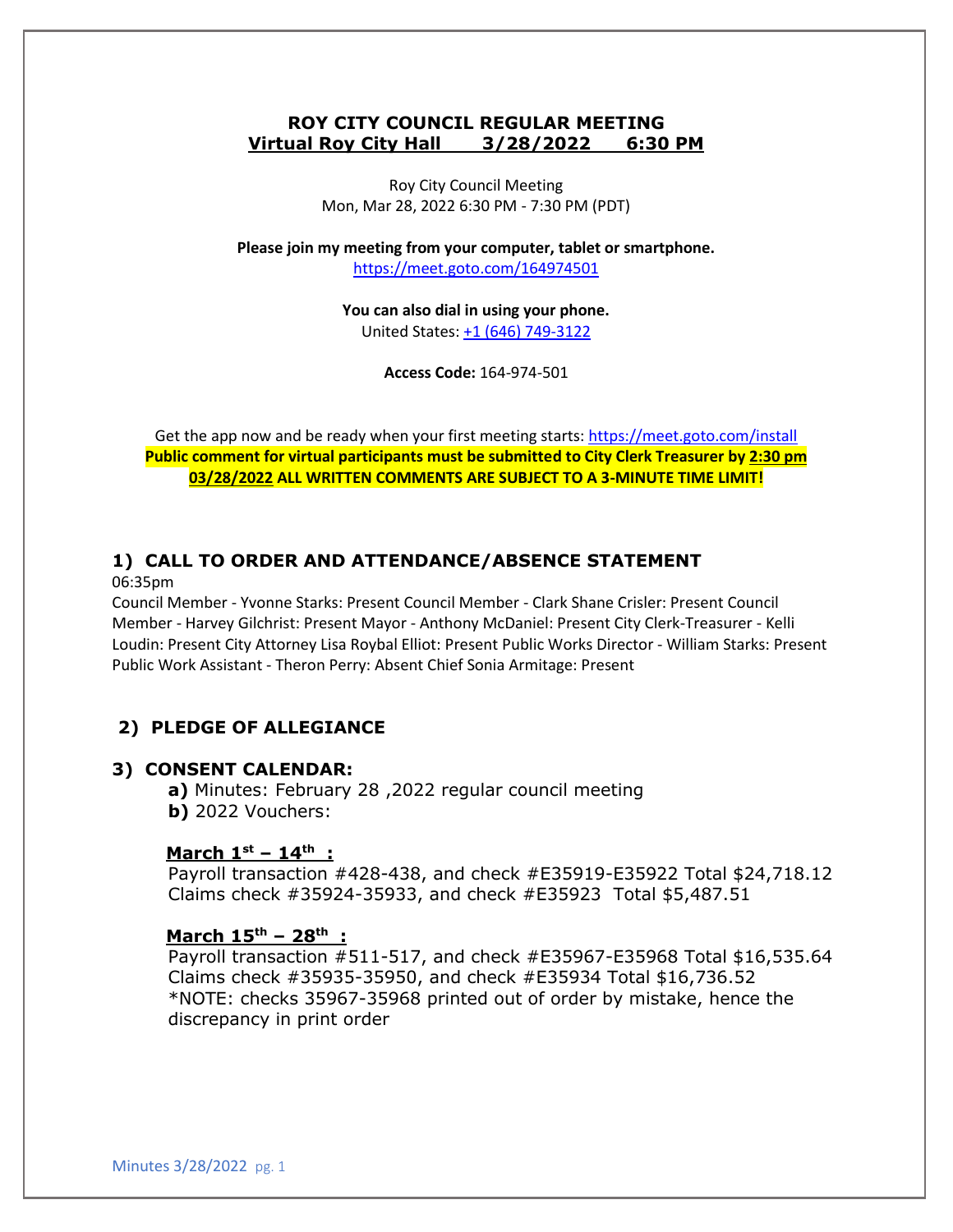Council Member, Harvey Gilchrist: Motion to approve. Council Member, Shane Crisler: 2nd. There was no discussion. The motion passed unanimously.

### **4) PROCLAMATIONS AND PRESENTATIONS:** None

### **5) MILITARY UPDATE:** None

**6) CITIZEN'S REQUEST TO BE HEARD:** (Limit comments to 3 minutes per person)

Comment submitted by Diana Riehm requesting fireworks ban

## **7) PUBLIC HEARINGS:** None

## **8) ORDINANCES:**

ORDINANCE NO. 999

AN ORDINANCE OF THE CITY OF ROY, PIERCE COUNTY, WASHINGTON, APPROVING A CONTRACT WITH PIERCE COUNTY IN WHICH THE COUNTY AGREES TO FACILITATE TIB OVERLAY PROJECT NUMBER 2-P-814(004)-1: MCNAUGHT STREET TO ROY ELEMENTARY SCHOOL (4TH AND PETERSON), AS AUTHOROIZED BY RCW 35.77.020 THROUGH 35.77.040; FIXING A TIME WHEN THE SAME SHALL BECOME EFFECTIVE.

### First and final reading

Waiver of 1<sup>st</sup>: Council Member, Yvonne Starks: Motion to approve. Council Member, Shane Crisler: 2nd. There was no discussion. The motion passed unanimously.

Passage: Council Member, Shane Crisler: Motion to approve. Council Member, Yvonne Starks: 2nd. There was no discussion. The motion passed unanimously.

## **9) RESOLUTIONS:**

## **10) OLD BUSINESS:**